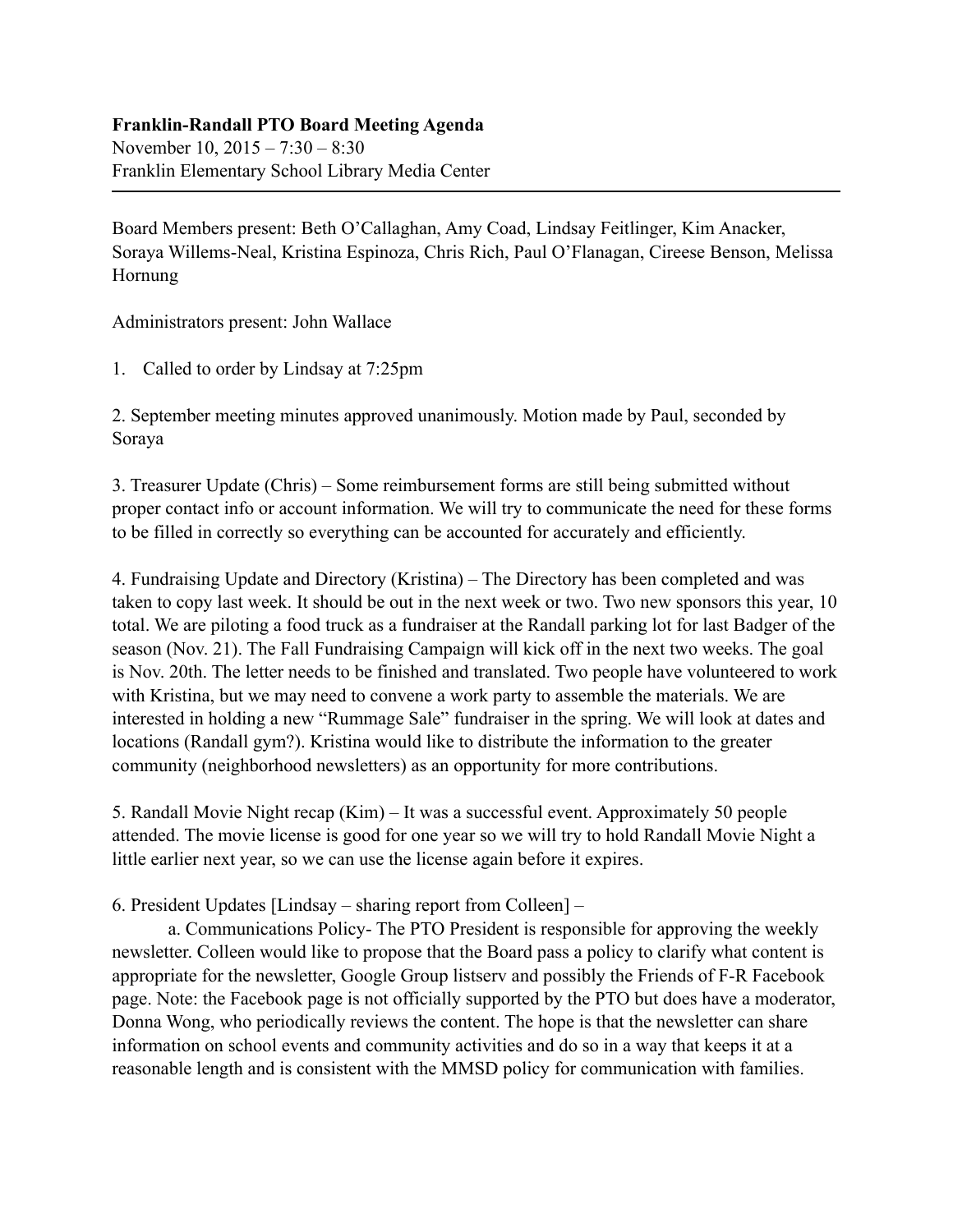Colleen will meet over the next month or so with current and past newsletter editors and any interested Board members and draft a policy. We will revisit this proposal in a future meeting.

## b. Grant Program

i. Committee requires a second meeting, recommendations to Board for approval at Dec

 10 meeting- We received 21 grant proposals totaling \$22,000-26,000 in requests. The committee met in October, but will meet again in the next week or two in order to complete their review according to the scoring matrix published on the PTO webpage. They will make their recommendations for the Board to approve at the December meeting.

 ii. Proposed resolution: for Grant Committee meeting to be only for committee members so as not to disadvantage applicants unable to attend- In the past the grant meeting has been an open to provide transparency in the process. It is not an opportunity to present or speak in favor of an individual proposal, but rather to provide clarification if needed.

 iii. Capital fund policy (Agenda item 7) and any impact on this year's grant program - We raised the idea of expanding the current grant budget (\$8000) to fund more of the grants this year. We did not vote on this but will revisit it in December. The principals will review the grants before the committee meets again to see if any of the grants could be funded through the school budget.

7. Capital fund policy (Lindsay) – F-R has had a consistent surlpus in its budget of approximately \$40,000 that has consistently been carried over each year. The Board and the greater PTO membership have started to initiate conversations of how the funds should best be used. The Executive Committee met earlier in the school year to begin to discuss a policy for these funds. Draft language would divide the funds into "Cash Flow" and a "Capital Fund." Colleen will continue to prepare this policy and it will be voted on in the December meeting.

## 8. PEG and Committee Reports

 a. Parent Empowerment Group updates (Reesie) – Reesie is collecting information on the numbers of African-American families at each school and is hoping to hold a December meeting. Location TBD. She is interested in finding out what types of activities the children are involved in after school. The first Hmong PEG meeting is Nov.11th and the first Latino PEG is Nov. 19th.

 b. Technology Committee updates (Lindsay) – Franklin does not have presentation stations in the majority of its classrooms. How does this affect teaching/learning opportunities? Lindsay and the committee have reached out to MMSD for more information and costs for different options (depending on equipment purchased). The costs would be between \$15-18,000 to fund a station for every classroom and MMSD would service and set them up. The MMSD-led technology implementation plan is "on hold" and there is no timeframe for its implementation at Franklin or Randall. There is teacher support for obtaining the stations and also support from Randall, where there is a station in every classroom. There is a precedent for the PTO to fund